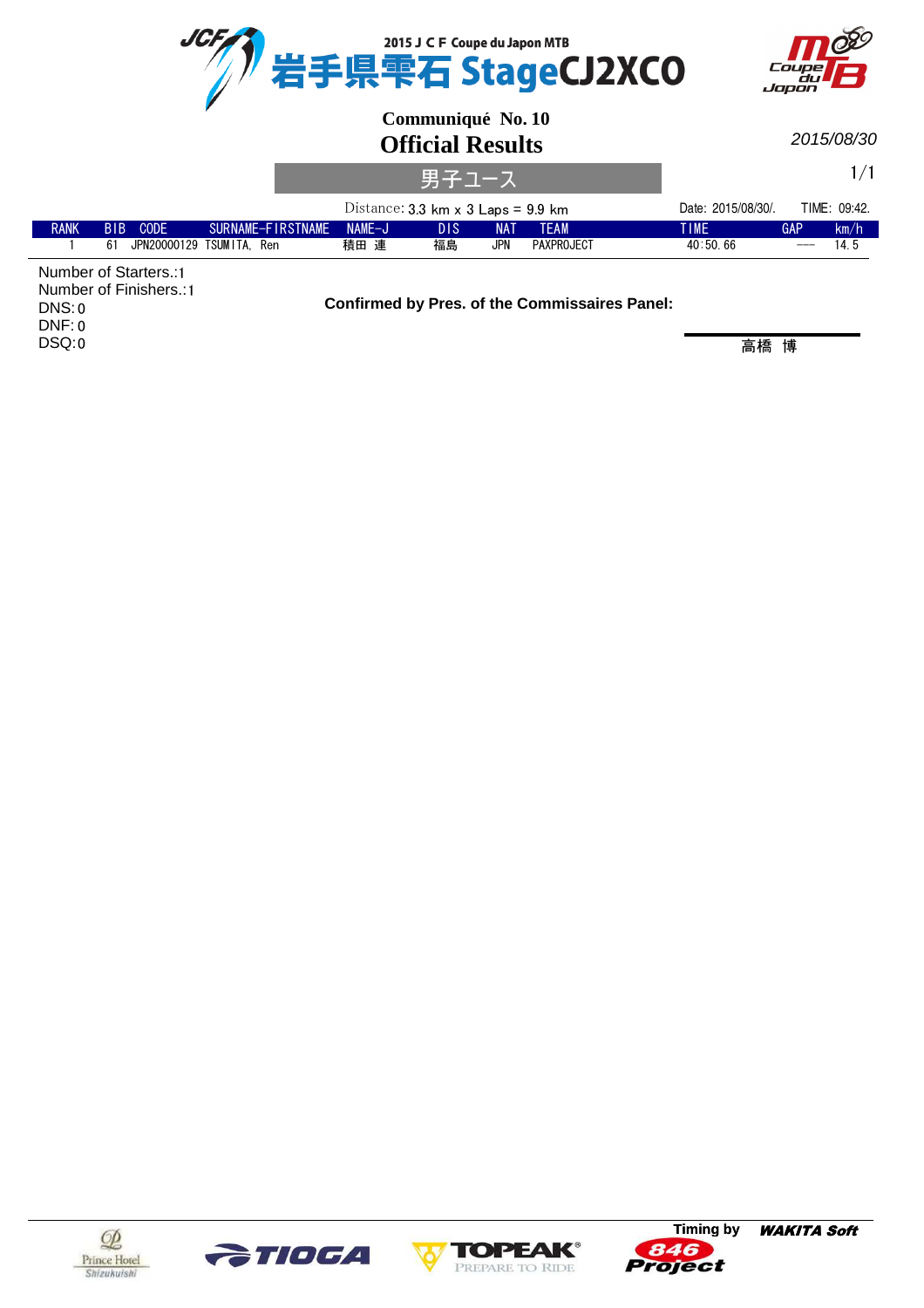



里子チャレンジR

2015/08/30

1/1

|                |                 |             |                                 | Distance: $3.3 \text{ km} \times 3 \text{ Laps} = 9.9 \text{ km}$ |                 |            |               | Date: 2015/08/30/. |            | TIME: 10:04. |
|----------------|-----------------|-------------|---------------------------------|-------------------------------------------------------------------|-----------------|------------|---------------|--------------------|------------|--------------|
| <b>RANK</b>    | B <sub>IB</sub> | <b>CODE</b> | SURNAME-FIRSTNAME               | NAME-J                                                            | D <sub>IS</sub> | <b>NAT</b> | <b>TEAM</b>   | <b>TIME</b>        | <b>GAP</b> | km/h         |
|                | 214             |             | KOGAWA, Fuminobu                | 古川 文信                                                             | 青森              | <b>JPN</b> | abauty        | 41:50.82           | $---$      | 14.1         |
| $\overline{2}$ | 216             |             | VERPILLEUX, Olivier             | verpilleux oli                                                    | 青森              | <b>FRA</b> | WILD          | 43:13.50           | 1:22.68    | 13.7         |
| 3              | 201             |             | JPN19910111 NOGUCHI, Jun        | 野口 惇                                                              | 茨城              | JPN        | バンベール茨城       | 44:12.77           | 2:21.95    | 13.4         |
| $\overline{4}$ | 202             |             | JPN19730429 NAKAYAMA, Satoshi   | 中山 誠司                                                             | 東京              | <b>JPN</b> | 日野自動車レーシ      | 45:37.78           | 3:46.96    | 13.0         |
| 5              | 210             |             | JPN19970115 SAITOU, Takuma      | 齋藤 拓真                                                             | 宮城              | JPN        | TEAM CHAINRIN | 46:58.95           | 5:08.13    | 12.6         |
| $6^{\circ}$    | 203             |             | JPN19680804 TASHIRO, Yasunari   | 田代 泰也                                                             | 東京              | <b>JPN</b> | HEART VIEW    | 47:37.75           | 5:46.93    | 12.4         |
| $\overline{7}$ | 205             |             | JPN19681028 YOSHIDA, Norimasa   | 吉田 紀匡                                                             | 埼玉              | JPN        | ARAI MURACA   | 49:39.30           | 7:48.48    | 11.9         |
| 8              | 215             |             | WADA, Takahiro                  | 和田 隆広                                                             | 東京              | <b>JPN</b> | TEAM YOU CAN  | 51:43.46           | 9:52.64    | 11.4         |
| 9              | 209             |             | JPN19630711 FUKUSHIMA, Masaaki  | 福島 正明                                                             | 東京              | JPN        | 日野自動車レシ       | 51:57.14           | 10:06.32   | 11.4         |
| 10             | 206             |             | JPN19750929 KANAI, Hiroki       | 金井 弘樹                                                             | 東京              | <b>JPN</b> | thザワジム XCO    | 52:23.09           | 10:32.27   | 11.3         |
| 11             | 207             |             | JPN19580216 HIRANO, Hirotoshi   | 平野 拡稔                                                             | 東京              | JPN        | Mile Post Rac | 54:15.12           | 12:24.30   | 10.9         |
| 12             | 208             |             | JPN19770504 YAMAGUCHI, Takashi  | 山口 崇史                                                             | 東京              | <b>JPN</b> | NOZAC サンメリット  | 54:48.68           | 12:57.86   | 10.8         |
| 13             | 211             |             | JPN19660510 OKA, Tomonori       | 岡 智憲                                                              | 愛知              | JPN        | ACTIVE MOMONG | 57:33.93           | 15:43.11   | 10.3         |
| 14             | 212             |             | JPN19690418 TAKAHASHI, Tomokazu | 高橋 友一                                                             | 秋田              | <b>JPN</b> | 山王水酔会         | 58:48.80           | 16:57.98   | 10.0         |
| 15             | 204             |             | JPN19690218 SHINONAGA, Haruhiko | 篠永 春彦                                                             | 東京              | JPN        | かめ風船          | 1:03:22.47         | 21:31.65   | 9.3          |
| D. N. F.       | 213             |             | SAKAMOTO, Naotaka               | 坂本 直隆                                                             | 青森              | <b>JPN</b> | $R$ – $COP$   |                    |            |              |
| D. N. S.       | 217             |             | OMORI, Takuya                   | 大森 卓也                                                             | 秋田              | JPN        | Team Dan Gun  |                    |            |              |
| D. N. S.       | 218             |             | MATSUSHIMA, Taichi              | 松嶋 太一                                                             | 東京              | <b>JPN</b> | TEAM YOU CAN  |                    |            |              |

Number of Starters.: 16 Number of Finishers.: 15 2 DNS: DNF: 1 DSQ:0

**Confirmed by Pres. of the Commissaires Panel:**







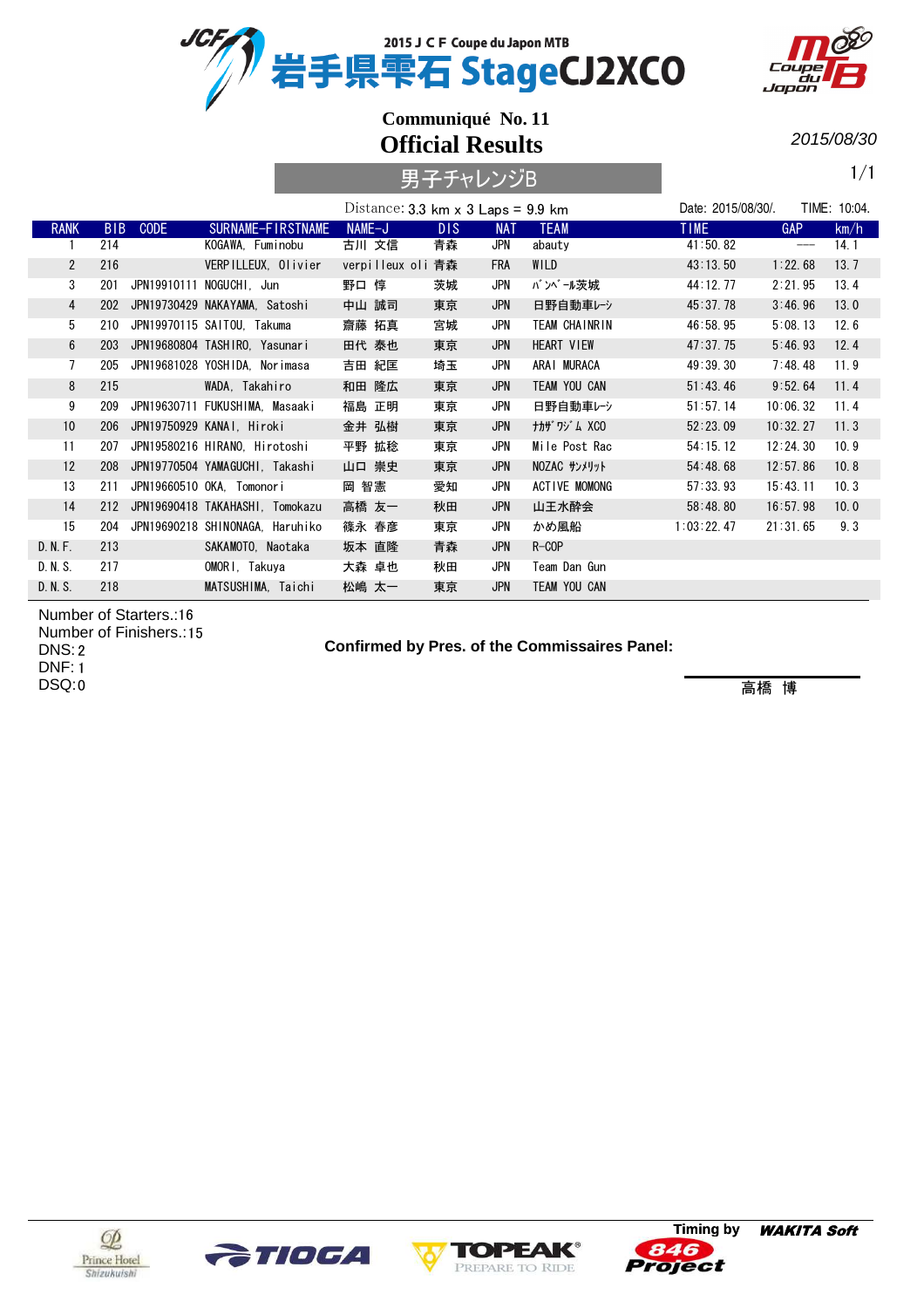|             |                           |                            |                                                                   | 2015 J C F Coupe du Japon MTB                |            | 岩手県雫石 StageCJ2XCO |                    | Coupe)<br>Japon |                     |
|-------------|---------------------------|----------------------------|-------------------------------------------------------------------|----------------------------------------------|------------|-------------------|--------------------|-----------------|---------------------|
|             |                           |                            |                                                                   | Communiqué No. 12<br><b>Official Results</b> |            |                   |                    |                 | 2015/08/30          |
|             |                           |                            | Distance: $3.3 \text{ km} \times 3 \text{ Laps} = 9.9 \text{ km}$ | 女子エリート                                       |            |                   | Date: 2015/08/30/. |                 | 1/1<br>TIME: 11:29. |
| <b>RANK</b> | <b>CODE</b><br><b>BIB</b> | SURNAME-FIRSTNAME          | NAME-J                                                            | DIS                                          | <b>NAT</b> | <b>TEAM</b>       | <b>TIME</b>        | GAP             | km/h                |
| .           | 51                        | JPN19740209 SUZUKI. Mikako | 鈴木 美香子                                                            | 東京                                           | <b>JPN</b> | Cyclery KIRIN     | 55:15.11           |                 | 10.7                |

Number of Starters.: 1 Number of Finishers.: 1 0 DNS: 0 DNF: 0 DSQ:

**Confirmed by Pres. of the Commissaires Panel:**







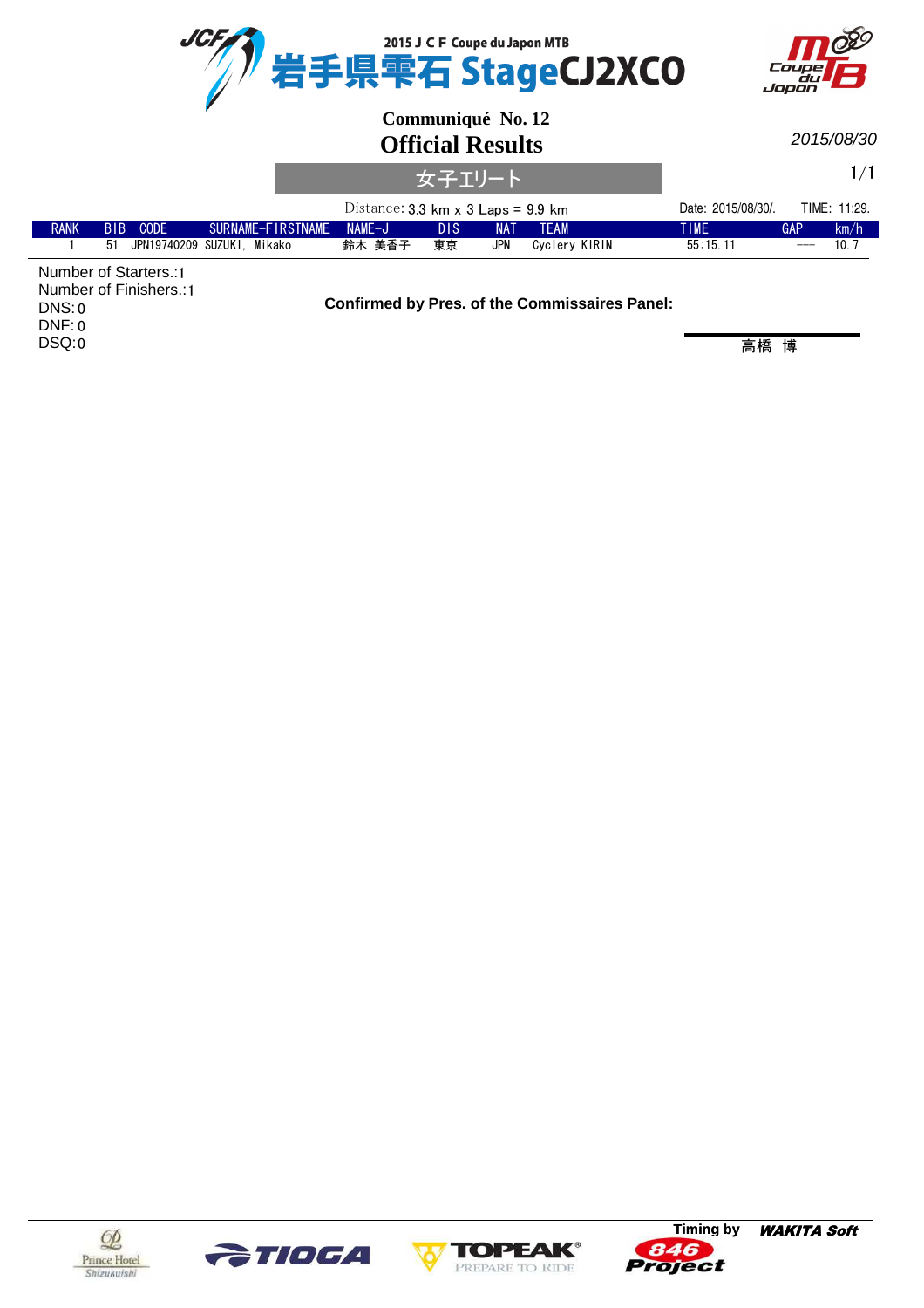

Number of Starters.: 1 Number of Finishers.: 1 0 DNS: 0 DNF: 0 DSQ:

**Confirmed by Pres. of the Commissaires Panel:**







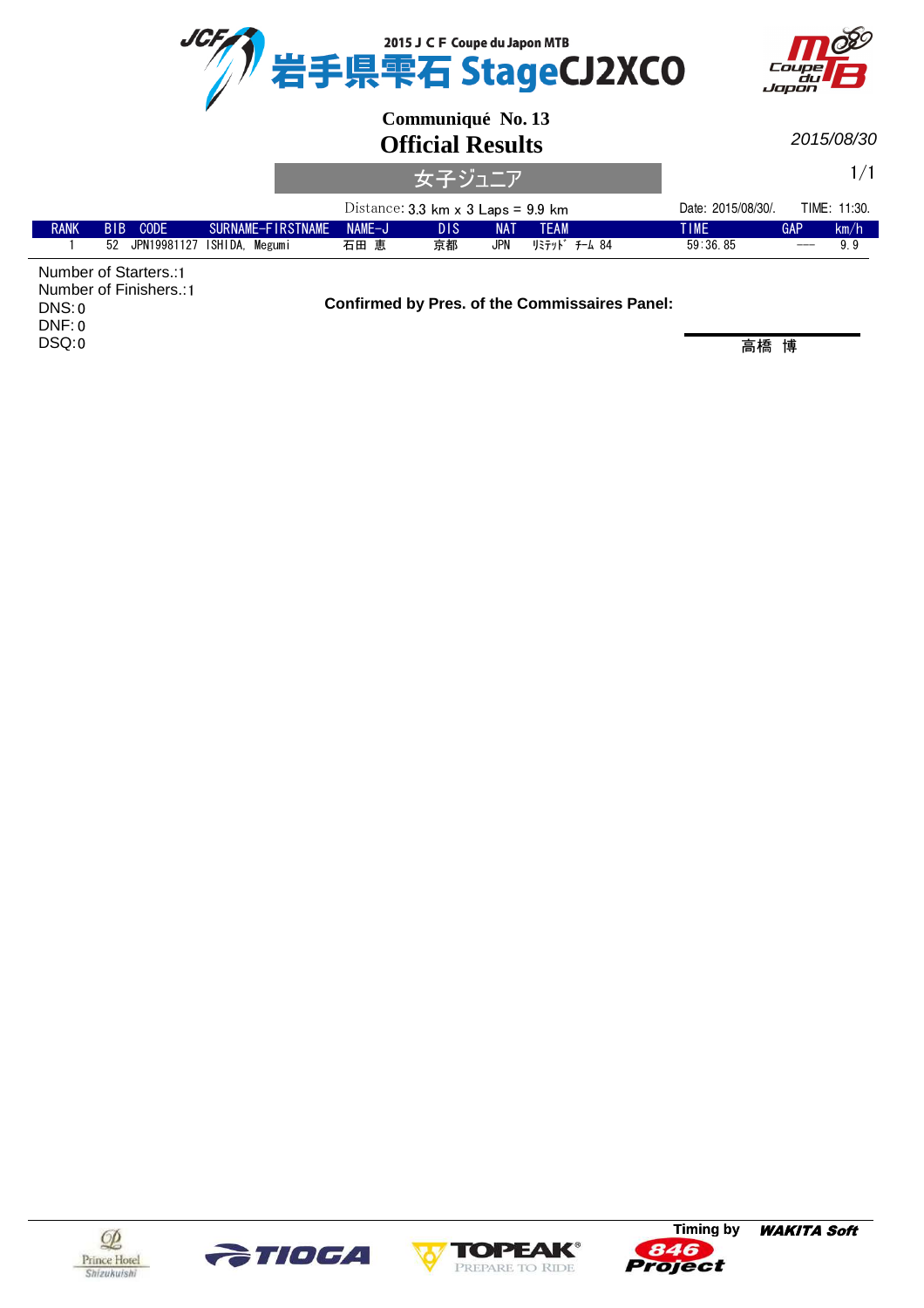

2015/08/30

|  |               |    |                        |                              | 男子マスターズ                                                            |            |                    |               |              |            |      |
|--|---------------|----|------------------------|------------------------------|--------------------------------------------------------------------|------------|--------------------|---------------|--------------|------------|------|
|  |               |    |                        |                              | Distance: $3.3 \text{ km} \times 4 \text{ Laps} = 13.2 \text{ km}$ |            | Date: 2015/08/30/. |               | TIME: 11:36. |            |      |
|  | <b>RANK</b>   |    | BIB CODE               | SURNAME-FIRSTNAME            | $NAME-J$                                                           | <b>DIS</b> | <b>NAT</b>         | <b>TEAM</b>   | <b>TIME</b>  | GAP        | km/h |
|  |               |    |                        | 74 JPN19720817 TADA. Naofumi | 多田 尚史                                                              | 東京         | JPN                | チームスポ ーツキット゛  | 54:23.82     |            | 14.5 |
|  | $\mathcal{P}$ | 73 |                        | JPN19700127 KANOU. Hideki    | 叶 英樹                                                               | 福島         | <b>JPN</b>         | Spirit XARU/T | 56:44.12     | 2:20.30    | 13.9 |
|  | 3             |    |                        | JPN19700413 OGUCHI. Atsushi  | 小口 敦                                                               | 神奈川        | JPN                | HEART VIEW    | 1:05:31.11   | $11:07$ 29 | 12.0 |
|  | D. N. S.      | 72 | JPN19741203 KANAI. Jin |                              | 金井 仁                                                               | 東京         | <b>JPN</b>         | デラピスタ         |              |            |      |

3 Number of Starters.: Number of Finishers.: 3 DNS: 1 0 DNF: 0 DSQ:

**Confirmed by Pres. of the Commissaires Panel:**







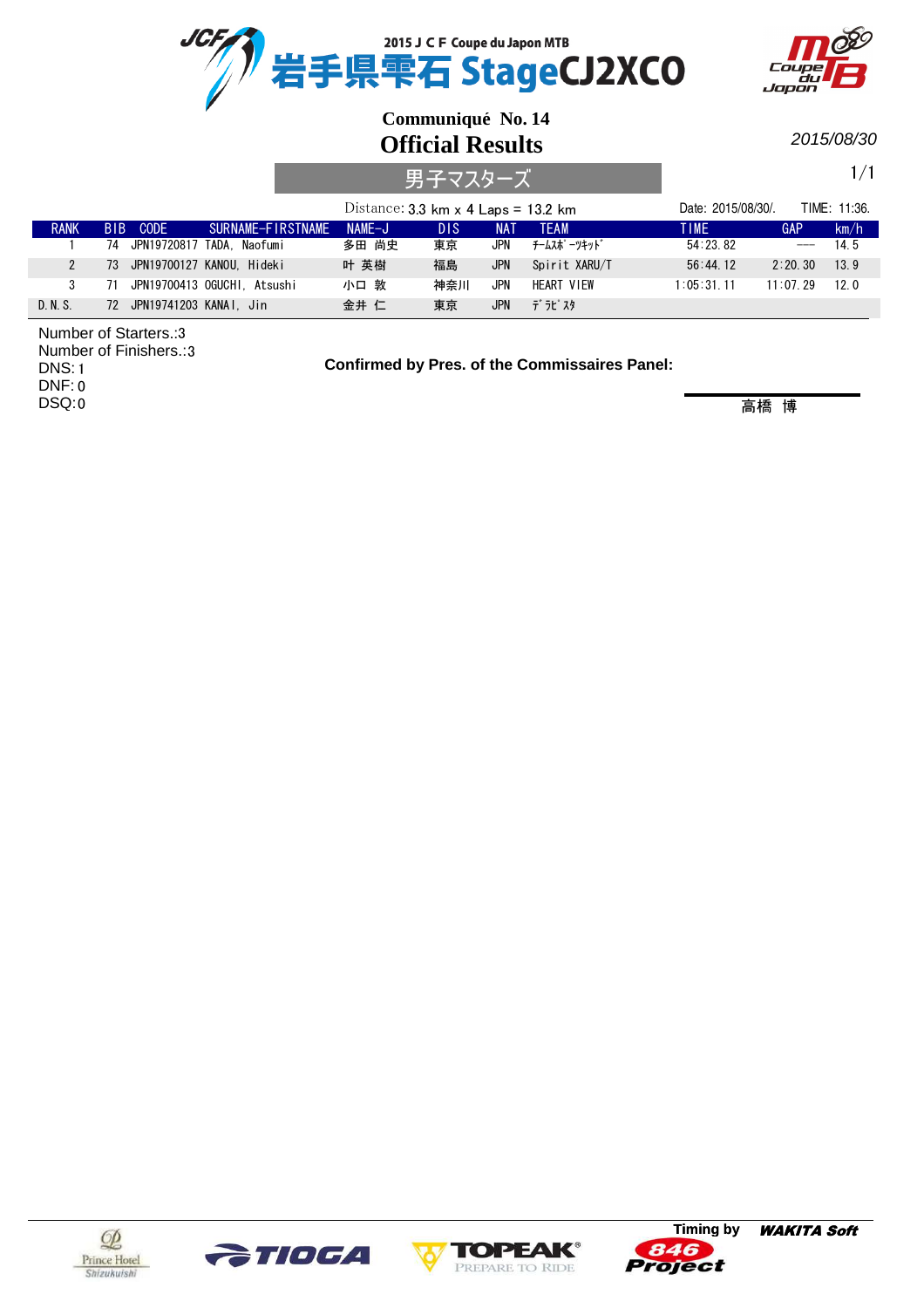

2015/08/30

|          |                       |                 |                                  |                |                    | 男子チャレンジA                                                           |       |            |            |               |             |                    |                   |              |
|----------|-----------------------|-----------------|----------------------------------|----------------|--------------------|--------------------------------------------------------------------|-------|------------|------------|---------------|-------------|--------------------|-------------------|--------------|
|          |                       |                 |                                  |                |                    | Distance: $3.3 \text{ km} \times 4 \text{ Laps} = 13.2 \text{ km}$ |       |            |            |               |             | Date: 2015/08/30/. |                   | TIME: 11:45. |
|          | <b>RANK</b>           | B <sub>IB</sub> | CODE                             |                | SURNAME-FIRSTNAME, | $NAME-J$                                                           |       | <b>DIS</b> | <b>NAT</b> | <b>TEAM</b>   | <b>TIME</b> |                    | GAP               | km/h         |
|          |                       | 101             | JPN19690401                      | SAWADA. Yuichi |                    | 澤田 雄一                                                              |       | 長野         | JPN        | チームサイクルマイント゛  |             | 57:35.17           | $\qquad \qquad -$ | 13.7         |
|          | $\mathbf{2}^{\prime}$ | 102             | JPN19940119 SUZUKI. Kenta        |                |                    |                                                                    | 鈴木 謙太 | 静岡         | <b>JPN</b> | カントリーモーニング    |             | 58:54.52           | 1:19.35           | 13.4         |
|          | 3                     | 104             | JPN19780320 ENDO. Hiroki         |                |                    |                                                                    | 遠藤 弘樹 | 東京         | JPN        | WESTBERG/ProR |             | 1:01:11.21         | 3:36.04           | 12.9         |
|          | $\overline{4}$        | 106             | JPN19680517 KINOSHITA, Toshiyuki |                |                    | 木下 聡之                                                              |       | 大阪         | <b>JPN</b> | リミテット゛ チーム 84 |             | 1:03:48.08         | 6:12.91           | 12.4         |
|          | 5                     | 108             | JPN19820918 YAMADA, Goh          |                |                    | 山田 豪                                                               |       | 千葉         | JPN        | NOZAC サンメリット  |             | 1:04:42.84         | 7:07.67           | 12.2         |
|          | $6^{\circ}$           | 107             | JPN19610208 GOMI. Takato         |                |                    |                                                                    | 五味 隆登 | 東京         | <b>JPN</b> | テレマークスキー協会    |             | 1:05:43.90         | 8:08.73           | 12.0         |
|          |                       | 105             | JPN19720327 YODA. Takanari       |                |                    |                                                                    | 依田 卓也 | 東京         | JPN        | bbs.xc.ip     |             | 1:15:23.63         | 17:48.46          | 10.5         |
| D. N. S. |                       | 103             | JPN19751029 WAKAMATSU,           |                | Takeshi            | 若松 武史                                                              |       | 栃木         | <b>JPN</b> | じてんしゃの        |             |                    |                   |              |

7 Number of Starters.:

Number of Finishers.: 7 1 DNS:

0 DNF:

0 DSQ:

**Confirmed by Pres. of the Commissaires Panel:**